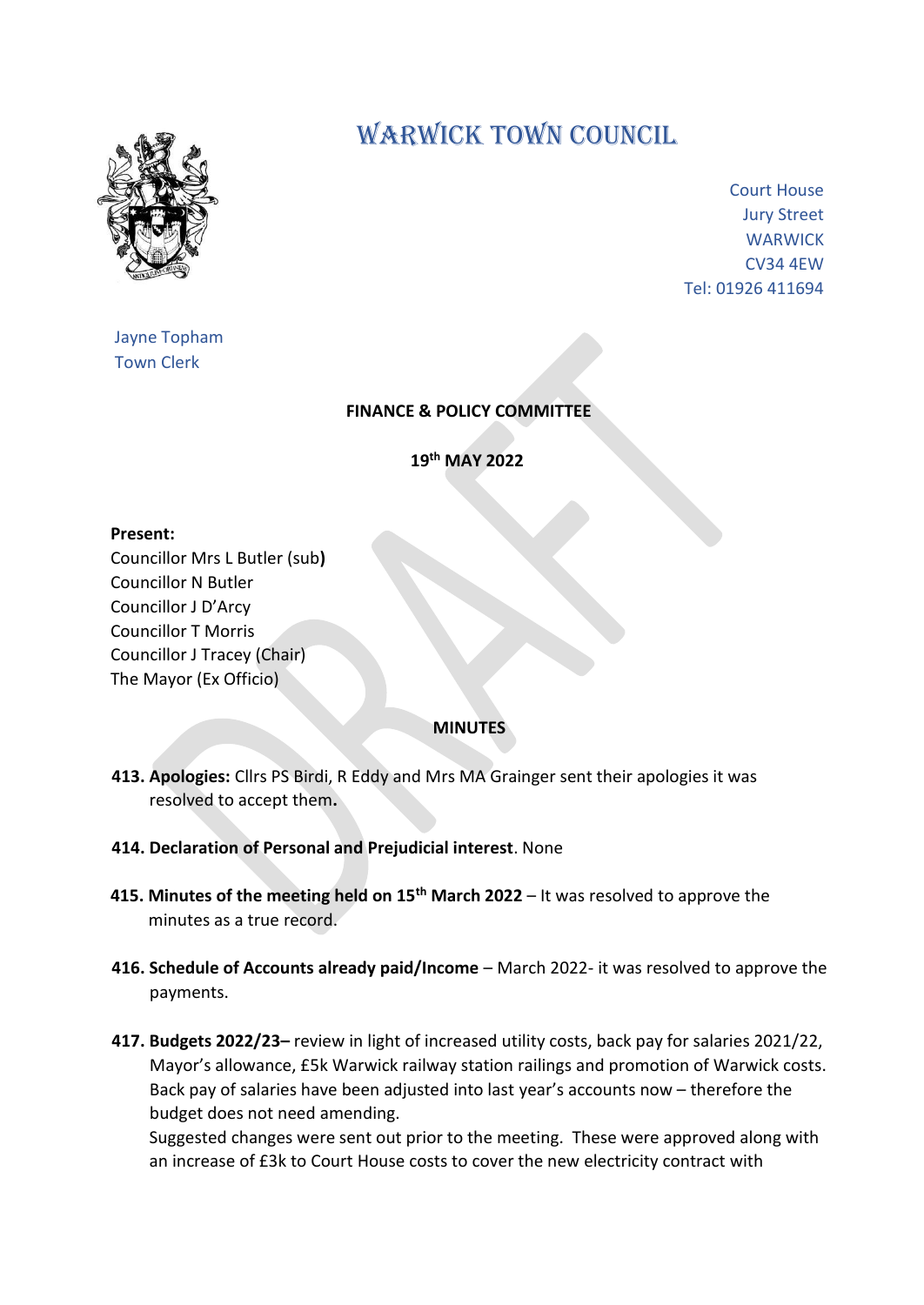Octopus Energy. It was felt that the VIC revamp figure of £15k could be halved and £7.5K could be placed in a separate budget for Town Promotion. A discussion was held regarding the Chambers request for £6k at E & T committee. Grants for this funding were favoured along with having a budget for Town Promotion. Following a vote, the majority favoured the budget.

- **418. Risk Register – Score the CIL risk.** Review the Red Risks. The Town Clerk and Cllr N Butler reviewed all the risks, changes made to document presented. The only red risk was the Churchyards which were reviewed under item 422.
- **419. Staffing –** TC gave an overview of staffing matters.
- **420. WTC Objectives –** this will be reviewed at the next meeting.
- **421**. **CIL monies –** Town Clerk advised that the working party were meeting on the 13th June 2022. The Court House defibrillator has been installed. The Town Clerk will find out from WDC what their CIL monies are being spent on.
- **422. Closed Churchyards –** Following advice from our solicitor a meeting was held with Chris Elliot WDC, with a proposal. A further meeting will be held once he has spoken to WDC Burial team. It is the intention to find a resolution without a legal challenge.
- **423. Investments**  Approve £795 fee for a suitability report to enable £100k investment Town Clerk gave a background to the payment. It was resolved to pay. We will find out if this has to paid again, should we wish to make a further investment or whether the monies are refunded on application.
- **424. Reserve Policy –** the proposals were reviewed. We already had a reserve for elections of £40K. Court House Maintenance fund £15,000, Town Council Enhancement reserves £1,800 and Economic Development reserve of £3,300. It was resolved to approve the proposal.
- **425. Grants policy** review proposed change.

 Our grant application asks for a clear breakdown of how the money will be spent. However, we have found in some cases some organisations apply for a contribution of money from us to their overall cost of project. It is believed that if applicants can evidence that we are supporting their application – it strengthens their grant and allows them to obtain further funding from other organisations.

 As a result of this we have amended our grant application and policy to reflect this Change. It was resolved to approve the change.

 Cllr N Butler requested that the policy be placed on the next F & P meeting to discuss the need to offer support to community centres for a short period, whilst running costs are so high.